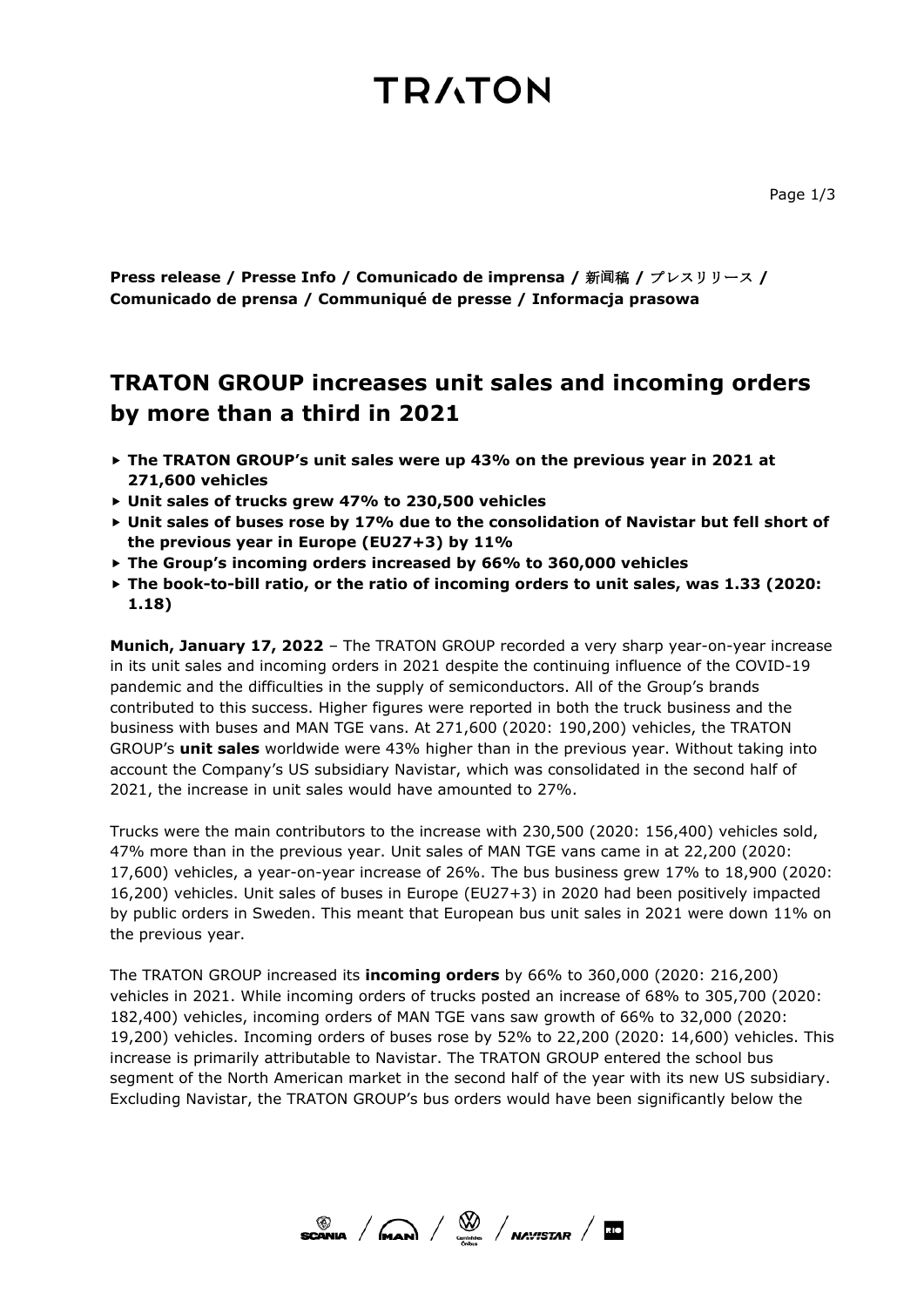# **TRATON**

prior-year level. The Group's book-to-bill ratio, or the ratio of incoming orders to unit sales, was 1.33 (2020: 1.18).

**Christian Levin, Chief Executive Officer of the TRATON GROUP**: "2021 was a very challenging year, primarily as a result of the supply chain shortages. Thanks to maintaining close ties with our suppliers and the determined dedication of our purchasers, we have been relatively successful in getting to grips with the supply situation. However, the bottlenecks are not over yet: being able to deliver products to our customers as quickly as possible continues to demand our full attention. This is another area where the close collaboration between our brands will be of help. In light of this, my outlook for 2022 is optimistic."

### **The TRATON GROUP brands**

**Scania** increased its unit sales of trucks and buses by 25% to 90,400 (2020: 72,100) vehicles in 2021. Unit sales of trucks rose by 28% to 85,900 (2020: 66,900) vehicles, whereas bus unit sales were down 15% year-on-year at 4,400 (2020: 5,200) vehicles. The prior-year period had been positively impacted by public orders in Sweden. Scania lifted its incoming orders by 26% to 116,800 (2020: 92,900) vehicles in 2021.

Total unit sales at **MAN Truck & Bus** were up by 15% at 93,700 (2020: 81,700) vehicles. While truck unit sales rose by 14% to 66,800 (2020: 58,700), unit sales of buses were down 13% year-on-year at 4,600 (2020: 5,300) vehicles. Unit sales of MAN TGE vans totaled 22,200 (2020: 17,600) vehicles, an increase of 26%. MAN Truck & Bus's incoming orders were 69% higher than in the prior-year period at 143,500 (2020: 84,900) vehicles.

**Navistar** has been consolidated in the TRATON GROUP since July 1, 2021. Navistar reported unit sales of 30,300 vehicles in the period from July to December with 25,100 trucks and 5,200 buses sold. Incoming orders came in at 42,600 vehicles.

**Volkswagen Caminhões e Ônibus** increased its unit sales by 55% to 57,400 (2020: 37,000) vehicles in 2021, mainly as a result of the higher demand in Brazil. Truck unit sales grew by 69% to 52,800 (2020: 31,200) vehicles, whereas the bus business declined by 20% to 4,600 (2020: 5,700) vehicles. VWCO lifted its incoming orders by 48% to 57,200 (2020: 38,800) vehicles.